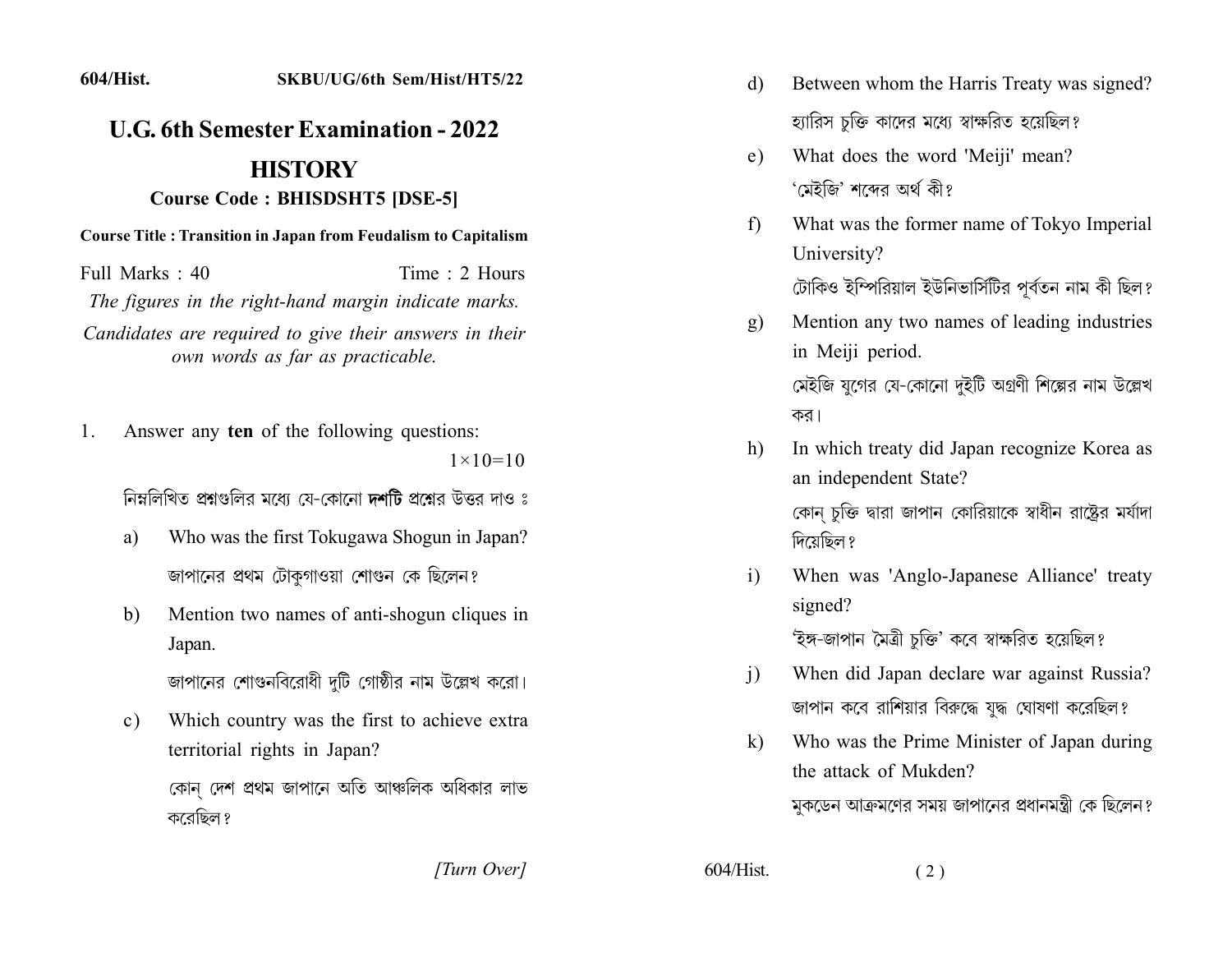- What is the name of the Association that Ito  $\mathbf{I}$ Hirobumi formed? ইটো-হিরোবমি প্রতিষ্ঠিত দলের নাম কী?
- After the death of which Prime Minister the  $m$ ) military rule was started in Japan? কোন প্রধানমন্ত্রীর মত্যর পরে জাপানে সামরিক শাসন চাল হয়েছিল ?
- When did the Second Constitution of Japan  $n)$ introduce?

জাপানের দ্বিতীয় সংবিধান কবে প্রবর্তিত হয়?

Who was known as SCAP?  $(0)$ 

কে SCAP নামে অভিহিত ছিলেন?

 $2.$ Answer any five of the following questions:  $2 \times 5 = 10$ 

নিম্নলিখিত প্রশ্নগুলির মধ্যে যে-কোনো পাঁচটি প্রশ্নের উত্তর দাও ঃ

- What is Bushido? a) বুশিদো কী?
- What is 'Semmon Gakko' and 'Shihan Gakko'? b) 'সেম্মন গাক্কো' এবং 'শিহান গাক্কো' কী?
- Mention two important rights of the people  $c)$ as declared in the Meiji Constitution of 1889. ১৮৮৯ এর মেইজি সংবিধানে ঘোষিত দুটি গুরুত্বপূর্ণ জনগণের অধিকারের উল্লেখ কর।

 $(3)$ 

 $604/Hist$ 

[Turn Over]

- Who were called Zaibatsu? Mention the names d) of the two Zaibatsu Groups. জাইবাৎসু কাদের বলা হত? দুইটি জাইবাৎসু গোষ্ঠীর নাম উল্লেখ কর।
- When and by whom was the Nine Power Treaty  $e)$ signed? নবশক্তি চুক্তি কবে ও কাদের মধ্যে স্বাক্ষরিত হয়?
- What is 'Stimson Doctrine'?  $f$ 'স্টিমসন ডকটিন' কী?
- What is 'League of Blood'?  $\mathbf{g}$ ) 'লীগ অব ব্লাড' কী?
- What is 'Island Hopping'?  $h)$ 'আইল্যাণ্ড হপিং' কী?
- $3<sub>1</sub>$ Answer any two of the following questions:

 $5 \times 2 = 10$ 

নিম্নলিখিত প্রশ্নগুলির মধ্যে যে-কোনো দুটি প্রশ্নের উত্তর দাও ঃ

What led to the Sino-Japanese war of 1894a) 1895?

> ১৮৯৪-১৮৯৫ খ্রিষ্টাব্দের চিন-জাপান যুদ্ধ কী কারণে ঘটেছিল ?

Do you think that Washington Conference b) solved the problems of Far East?

 $604/H$ ist.  $(4)$